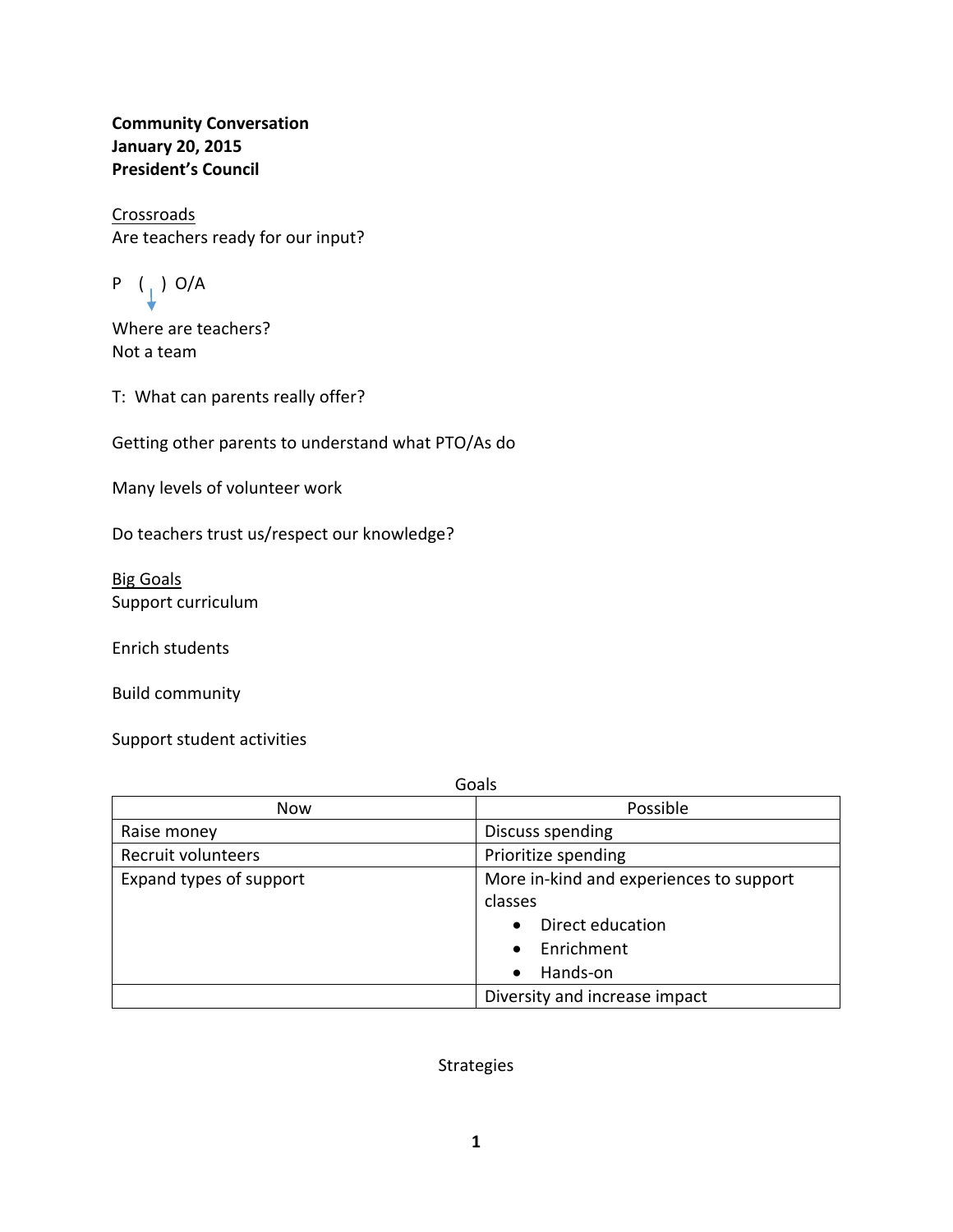Behave Differently

 More **Engage teachers**  $\sim$  **Differently**  $\sim$  **Up front dialogue** Better

Meeting times convenient for teachers

Know more about each grade level

- Content
- Needs **Change perception of PTOs** Deeper/ongoing
- Dialogue with teachers as to what worked/needs

Participate on Building Leadership Teams

Evaluate our efforts to have biggest impact

Strategic **Informed decisions** 

Increase diversity of participation

New Blood

Share experiences/best practices

More feedback from teachers

More feedback from parents

- Survey
- $-$  Etc.

Shadow PTA/O leaders for a year

Improve communications – Beyond requesting help

- What is happening
- Successes
- Communication loop

Board breaks its own internal clique

Educate principals on parent gifts and needs

Deeper/better relationship with Central Office

 $\rightarrow$  Possibility of the relationship